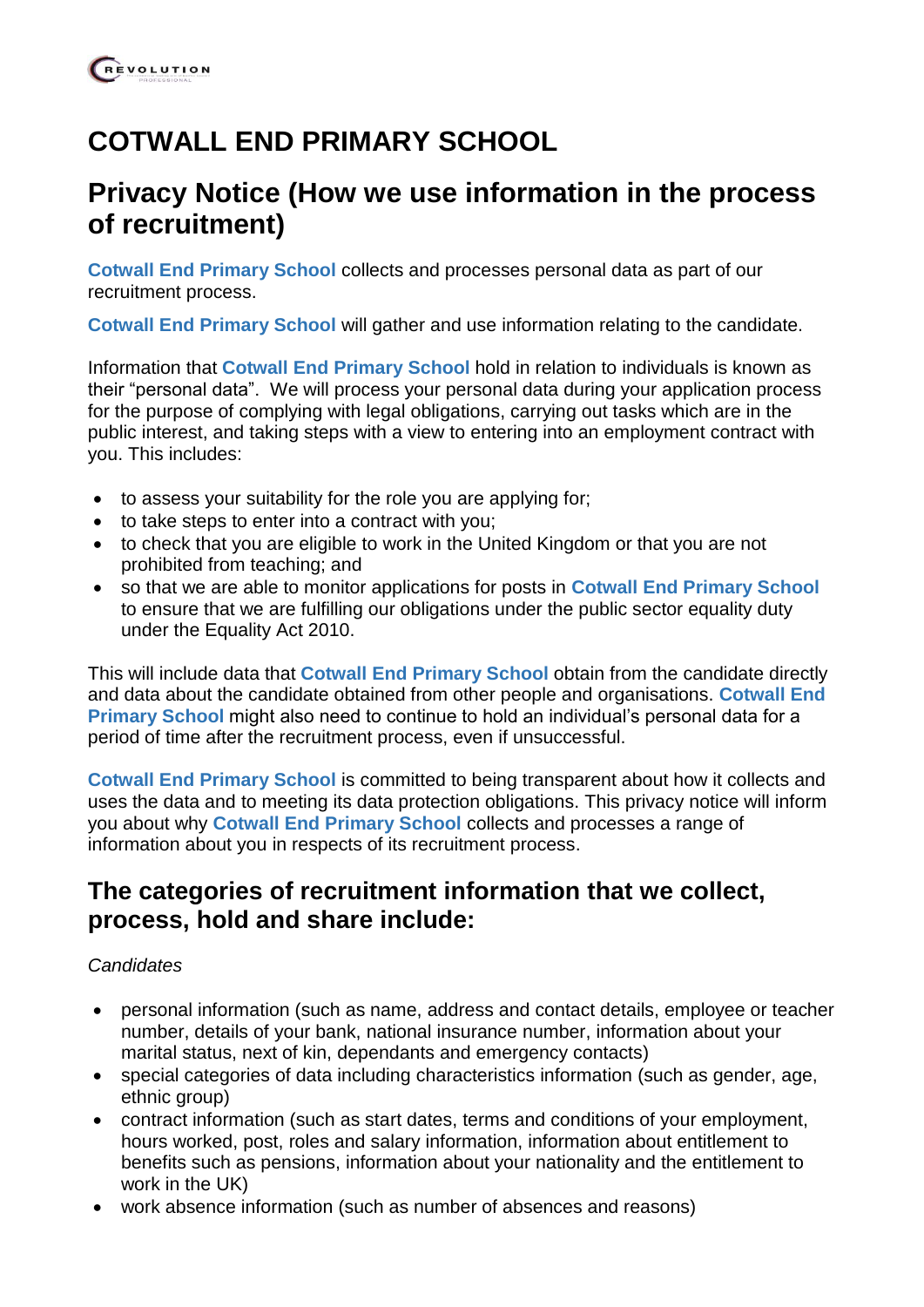### REVOLUTION

- qualifications (such as skills, experience and employment history, where relevant, subjects taught)
- membership of professional bodies
- details of driving licence (if relevant to the role)
- Information about your criminal record.
- details of any disciplinary or grievance procedures in which you have been involved (such as any warnings issued to you and related correspondence)
- assessments of your performance (such as appraisals, performance reviews and ratings, performance improvement plans and related correspondence)
- information about medical or health conditions (such as whether or not you have a disability for which the organisation needs to make reasonable adjustments)
- whether you are related to any member of our workforce in **Cotwall End Primary School**
- details of any support or assistance you may need to assist you at the interview because of a disability.

#### *Recruitment*

- last application date
- action taken date
- application notes
- candidate current job details
- application URL
- candidate status history and dates
- reason for rejection
- outcome information related to interviews (including feedback and resulting recommendations)
- and other general candidate feedback.

## **Why we collect and use recruitment information**

**Cotwall End Primary School** collects and processes personal data relating to its prospective employees to ensure the school's safeguarding and safer recruitment protocols are upheld.

**Cotwall End Primary School** process personal data to meet the requirements set out in UK employment and childcare law, including those in relation to the following:

- Safeguarding Vulnerable Groups Act 2006
- The Childcare (Disqualification) Regulations 2018
- Keeping Children Safe in Education 2021
- Working Together to Safeguard Children 2018

The information collected also:

- enables individuals to be paid
- informs the development of recruitment and retention policies
- provides an accurate and up-to-date employment record with contact details (including details of who to contact in the event of an emergency)
- ensures that **Cotwall End Primary School** complies with duties in relation to individuals with disabilities, meeting its obligations under health and safety law, and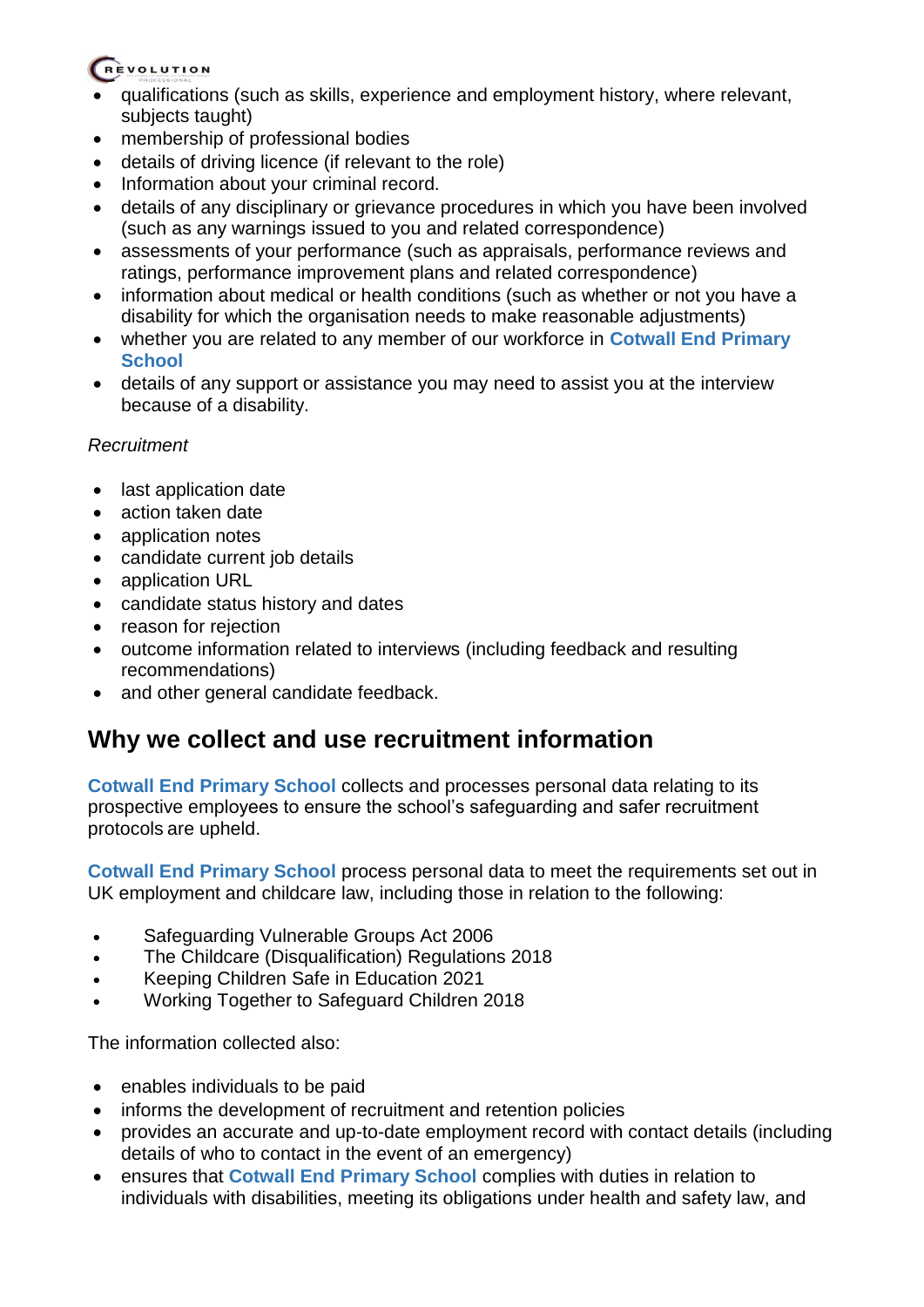#### REVOLUTION

ensuring that employees are receiving the pay or other benefits to which they are entitled.

- ensures effective general HR and business administration
- maintains and promotes equality in the workplace
- enables the development of a comprehensive picture of the workforce and how it is deployed
- improves the management of workforce data across the sector
- allows better financial modelling and planning.

Some special categories of personal data, such as information about health or medical conditions, is processed to carry out employment law obligations (such as those in relation to employees with disabilities).

## **The lawful basis on which we process this information**

We process this information under the following UK General Data Protection Articles:

6.1(b) Processing is necessary for a contract you have with the individual, or because they have asked you to take specific steps before entering into a contract.

6.1(c) Processing is necessary for compliance with a legal obligation to which the controller is subject

For example: The Health and Safety at Work Act, Equality Act 2010, The Disability Discrimination Act.

6.1(e) Processing is necessary for the performance of a task carried out in the public interest or in the exercise of official authority vested in the controller.

For example: The Education Act requires the collection of workforce data for the purpose of Departmental Census. Working together to Safeguard Children Guidelines (DfE).

9.2 (b) Processing is necessary for the purposes of carrying out the obligations and exercising specific rights of the controller or of the data subject in the field of employment and social security and social protection law in so far as it is authorised by Union or Member State law or a collective agreement pursuant to Member State law providing for appropriate safeguards for the fundamental rights and the interests of the data subject.

## **Collecting recruitment information**

**Cotwall End Primary School** collects personal information in a variety of ways. For example, data might be collected through application forms, CVs or resumes; obtained from your passport or other identity documents such as your driving licence; from forms completed by you at the start of employment; from correspondence with you; or through interviews, meetings or other assessment. These collection methods include paper copy application forms and online / website portals such as Talentlink.

In some cases, **Cotwall End Primary School** may collect personal data about you from third parties, such as references supplied by former employers, information from employment background check providers, information from credit reference agencies and information from criminal records checks permitted by law (such as Disclosure and Barring Service (DBS)).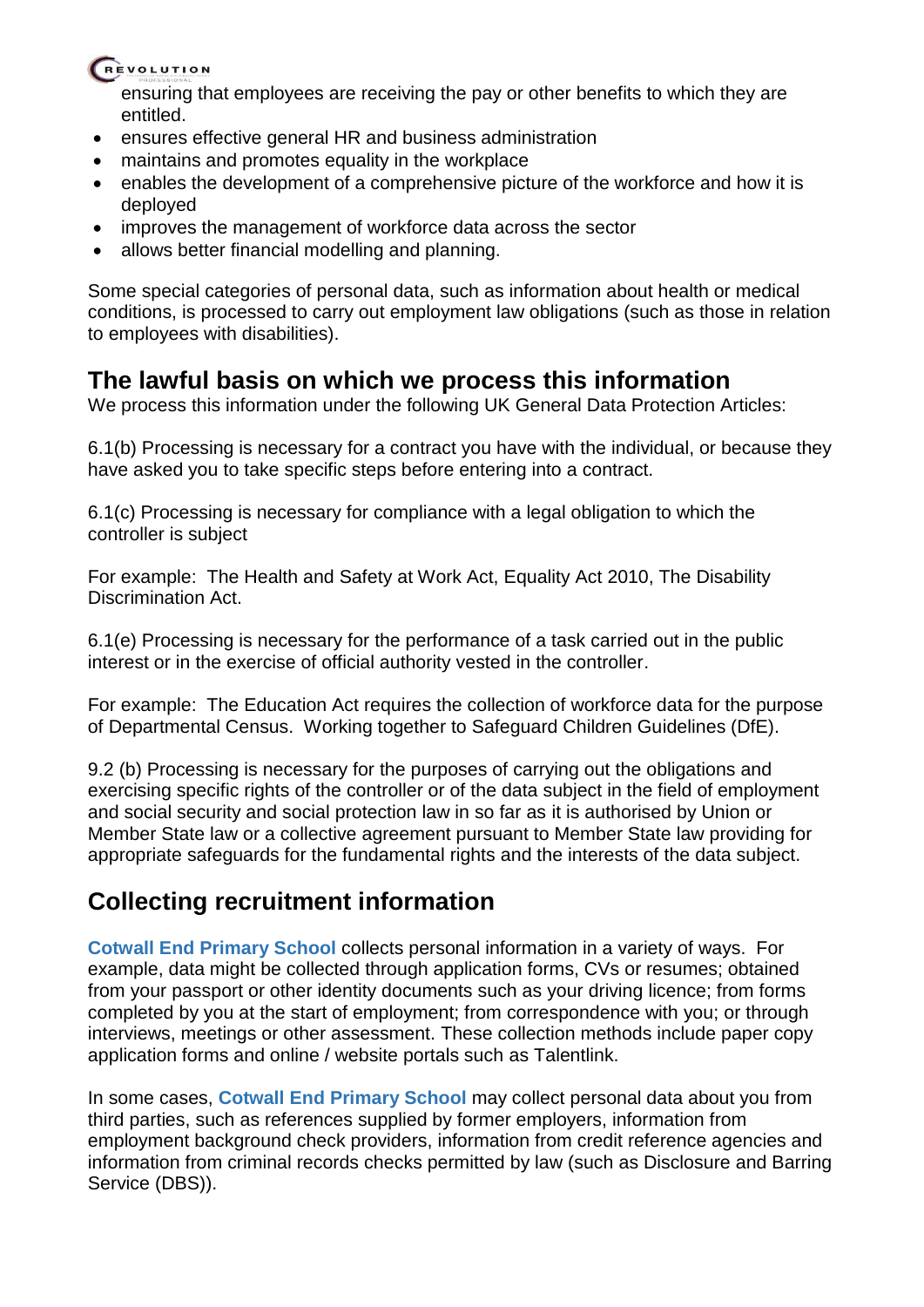### REVOLUTION **Will your personal data be sought from third parties?**

Personal data is only sought from the data subject. No third parties will be contacted to obtain personal data pertaining to prospective members of staff without the data subject's consent.

Prospective staff members' personal data may be obtained and processed from third parties where the law requires the school to do so, e.g. medical records from a GP. The categories of data obtained and processed from third parties include:

- Medical Records
- References
- DBS Criminal Records

Where data is obtained from third parties, the personal data originates from the following sources:

- Local GP medical check to indicate fitness to work
- Disclosure and Barring Service regarding your criminal record, in criminal records certificates (CRCs) and enhanced criminal records certificates (ECRCs), whether you are barred from working in regulated activity
- Previous Employers including details of any conduct, grievance or performance issues, appraisals, time and attendance, from references obtained about you from previous employers and/or education providers
- Home Office immigration status and information from related documents, such as your passport or other identification and immigration information
- National College of Teaching and Leadership (NCTL) (if you are a teacher, **Cotwall End Primary School** will check the NCTL Teachers Services about your teacher status, whether you are subject to a prohibition from teaching order and any other relevant checks (for example Section 128 direction for management posts and EEA teacher sanctions)

## **Storing this information**

We hold data securely for the set amount of time shown in our data retention schedule.

If you are successful then how long we need to hold on to any information will depend on the type of information. For more information on our data retention schedule and how we keep your data safe, please refer to the school's data retention policy.

If you are unsuccessful, we will hold your personal data only for six months, after which time it is securely deleted. All paper data is held in a secure office which is kept locked overnight, and all online data is held on the Talentlink cloud-based recruitment system.

## **Who we share this information with**

Your information may be shared internally, including with those people responsible for HR and recruitment (including payroll), senior staff who you report to or who have supervisory/management responsibilities for you and business support and IT staff if access to the data is necessary for performance of their roles.

If you are employed by **Cotwall End Primary School**, the information we collect may be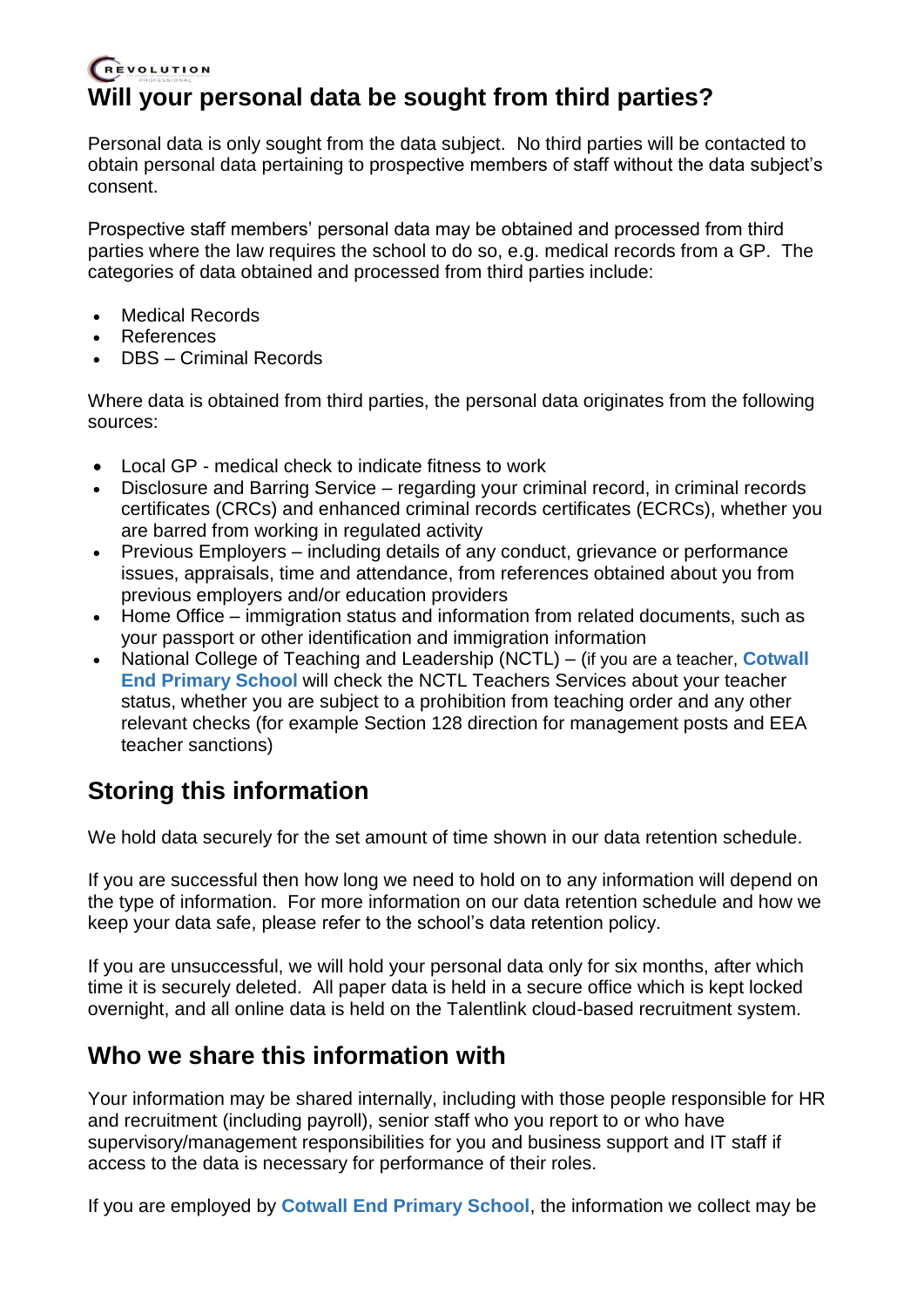## REVOLUTION

included on our Single Central Record. In this scenario, the school's Privacy Notice (Workforce) in relation to data we collect, process, hold and share about you during your time with us, will be issued to you.

**Cotwall End Primary School** routinely shares this information with:

- our local authority including their HR department.
- the Department for Education (DfE)

## **Why we share school workforce information**

We do not share information about workforce members with anyone without consent unless the law and our policies allow us to do so.

#### **Local authority**

We are required to share information about our workforce members with our local authority (LA) under section 5 of the Education (Supply of Information about the School Workforce) (England) Regulations 2007 and amendments.

#### **Department for Education (DfE)**

We are required to share information about our school employees with the Department for Education (DfE) under section 5 of the Education (Supply of Information about the School Workforce) (England) Regulations 2007 and amendments.

All data is transferred securely and held by DfE under a combination of software and hardware controls which meet the current [government security policy framework.](https://www.gov.uk/government/publications/security-policy-framework)

For more information, please see 'How Government uses your data' section.

## **Last updated**

We may need to update this privacy notice periodically so we recommend that you revisit this information from time to time. This version was last updated on 20<sup>th</sup> October 2021.

## **Requesting access to your personal data**

Under data protection legislation, you have the right to request access to information about you that we hold. To make a request for your personal information, contact

**YourIG Data Protection Officer Service Dudley MBC, 3-5 St James's Road, Dudley, DY1 1HZ**

**Email: [YourIGDPOService@dudley.gov.uk](mailto:YourIGDPOService@dudley.gov.uk)** 

**Tel: 01384 815607**